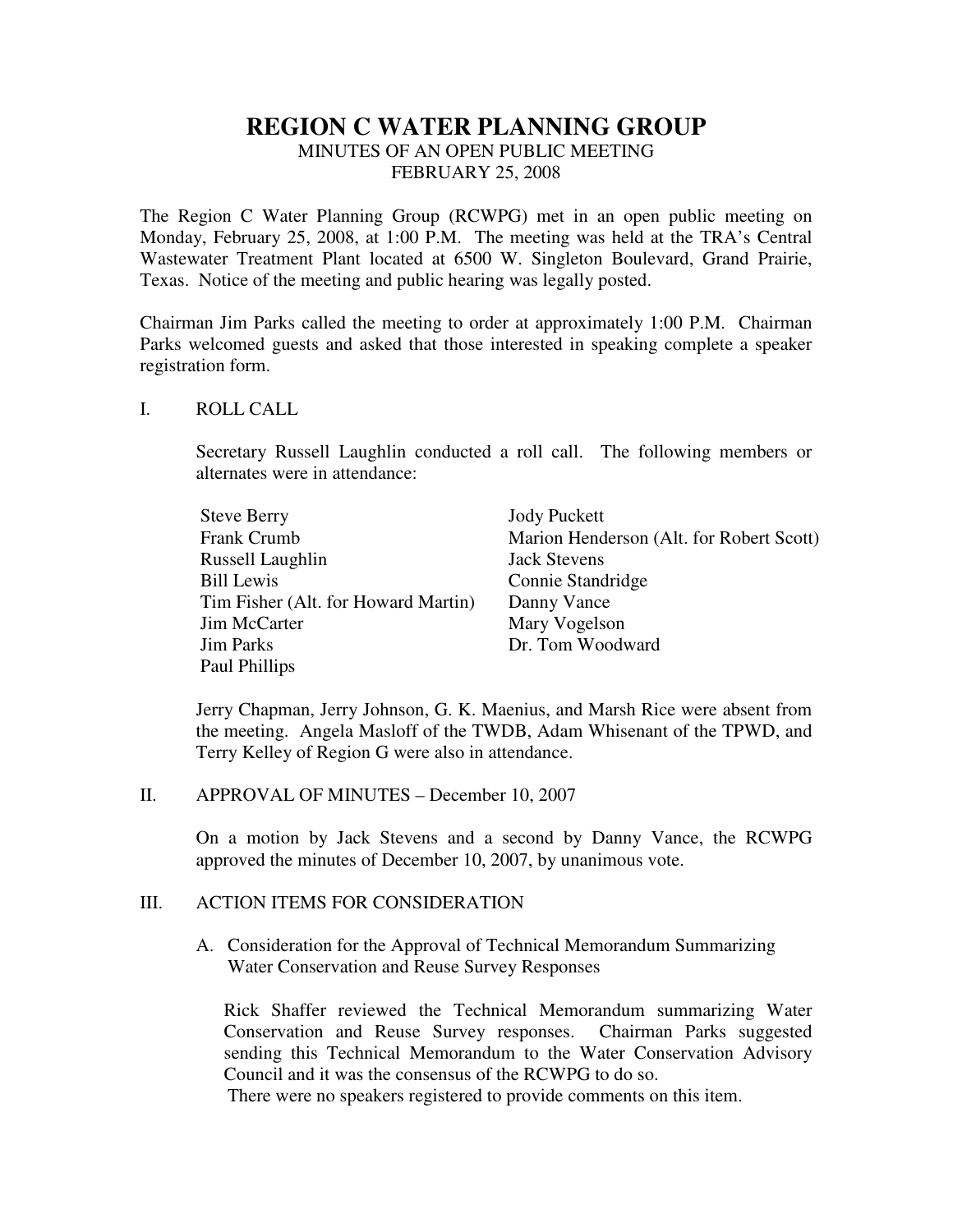The Technical Memorandum Summarizing Water Conservation and Reuse Survey response was approved by consensus of the RCWPG.

B. Consideration for the Approval of Technical Memorandum Regarding the Effectiveness of Best Management Practices

This item was changed to a discussion item due to concern over the data. Rick Shaffer reviewed the Technical Memorandum Regarding the Effectiveness of Best Management Practices. No action was taken.

## IV. DISCUSSION ITEMS

A. Update on Special Studies

Stephanie Griffin and Brian McDonald gave an update on the following studies:

- Study  $1$  Conservation and Reuse
- Study  $2$  Toledo Bend
- $\blacksquare$  Study 3 Reuse Pilot Projects
- $\blacksquare$  Study 4 County Studies

Chairman Parks expressed concern over the need to clearly define definitions and values used in any GPCD calculation. Frank Crumb suggested the RCWPG take a leadership role to develop a benchmark to compare entities within the state.

B. Overview of Key Messages

Colby Walton reviewed the "Key Messages for 2007-2009 Biennium."

C. TWDB Request for Proposals for 2009-2011 Planning

Tom Gooch reviewed the TWDB's request for proposals for the 2009-2011 planning period. Adam Whisenant mentioned considering designation of unique stream segments. Tom Gooch advised that the RCWPG chose not to designate such segments in the past due to a lack of understanding of such designation.

D. Presentation by John Nielsen-Gammon, Office of State Climatologist

John Nielsen-Gammon presented information on climate change.

E. Schedule Update

Stephanie Griffin gave an update on the schedule from May 2008 through February 2009.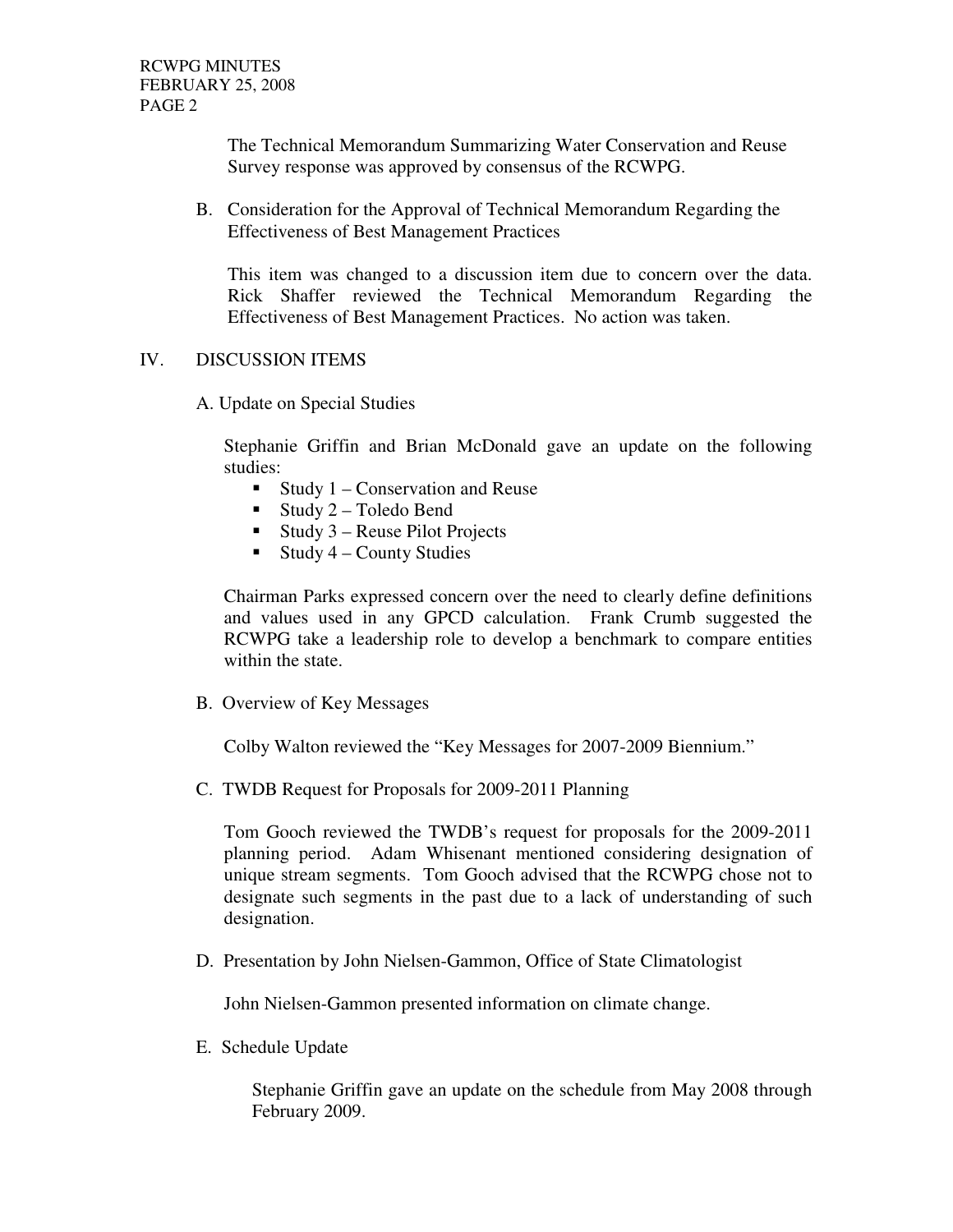#### V. OTHER DISCUSSION

- A. Updates from Chair
	- 1. Study Commission on Region C Water Supply

Chairman Parks gave an update of the first meeting held on February 13, 2008, of the Study Commission on Region C Water Supply. Senator Florence Shapiro and Representative Stephen Frost were elected as Co-Presiding Officers. The Commission reviewed draft Bylaws. The Commission asked Jim Parks and Thomas Duckert to work with the TWDB to develop a Scope of Work. A date for the next meeting has not been set.

2. Water Conservation Advisory Council

Chairman Parks gave an update on activities of the Water Conservation Council.

B. Report from Regional Liaisons

A report was provided by the following liaisons/individuals:

- Angela Masloff, Region B
- **Mike Rickman, Region D**
- Terry Kelley, Region G
- Danny Vance, Region H
- C. Report from GMA 8 Liaisons

Jim McCarter and Connie Standridge gave an update on activities of the GMA 8.

D. Report from TWDB

Angela Masloff gave a report on TWDB activities.